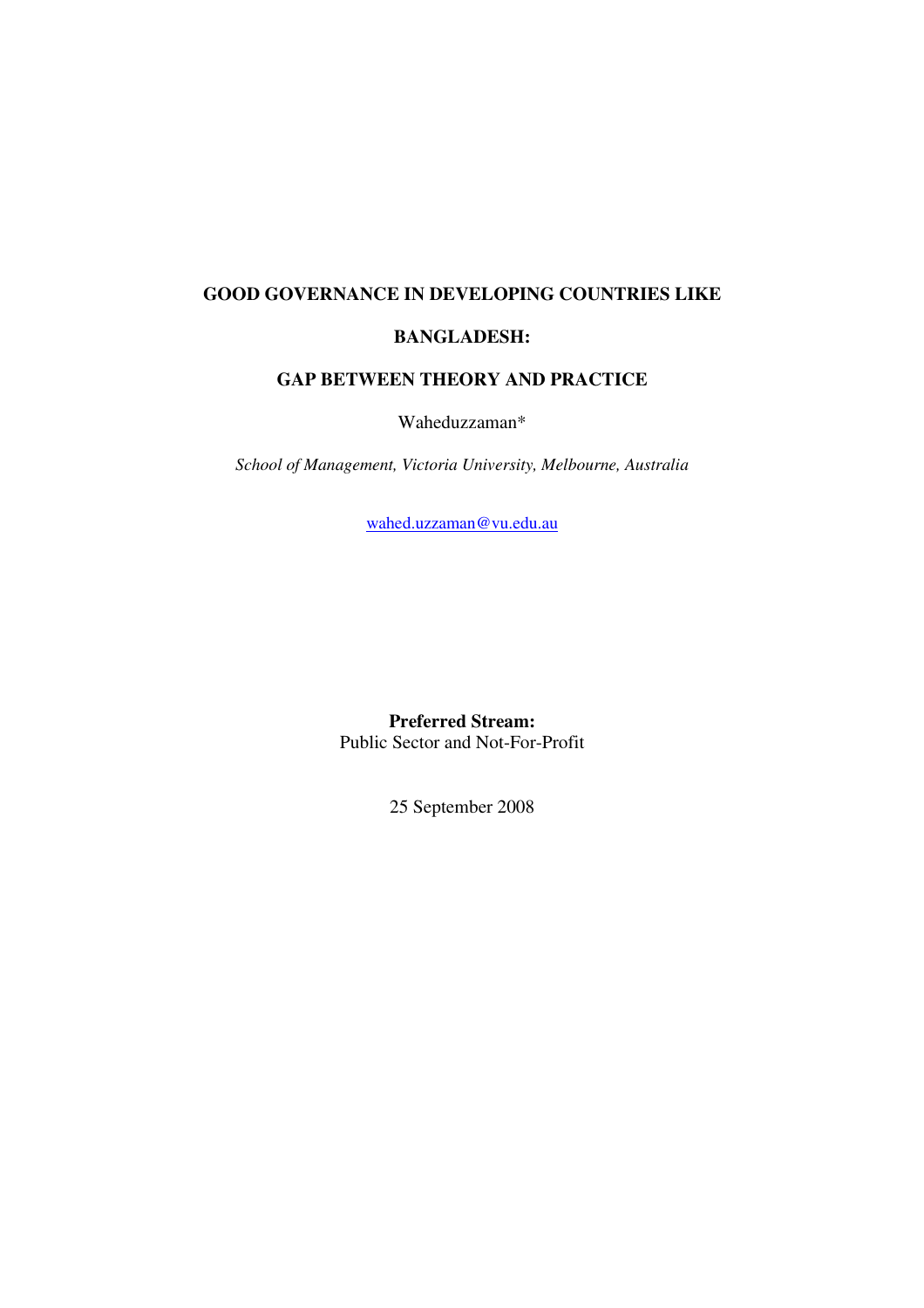## **GOOD GOVERNANCE IN DEVELOPING COUNTRIES LIKE BANGLADESH: GAP**

# **BETWEEN THEORY AND PRACTICE**

*Waheduzzaman School of Management, Victoria University, Melbourne*

## **ABSTRACT**

*Establishing good governance in developing countries is demanded by the International Donor Agencies as a prerequisite for aid assistance. To comply with this, the government of Bangladesh, like other governments of developing countries, is trying to develop participatory local government to support overall good governance. Research studies have asserted that, although rural people in Bangladesh are participating in development programs through their elected representatives, this participation has not been effective in ensuring good governance. Considering this background, literature relating to good governance through people's participation has been reviewed, and it is found that while the government of Bangladesh is pursuing democracy centrally, locally it is practising autocracy.* 

**Keywords:** Good Governance, People's Participation, Accountability, Local Government, Social Capital, Executive Agencies.

Ensuring good governance through people's participation in developing countries has been demanded by the International Aid Agencies and democratic donor countries as a prerequisite for aid assistance for a long time (Santiso 2001; 2003). This approach was instituted in 1989 after the World Bank first recognized the crisis in Sub-Saharan Africa as a crisis of governance and good public management as a precondition of the development assistance strategies for developing countries (Kaufmann, Kraay & Mastruzzi 2003). A study by the World Bank revealed that where there is participatory governance, an additional one per cent of Gross Domestic Product (GDP) in aid translates into a one per cent decline in poverty and a similar decline in infant mortality (WorldBank 1998). To comply with the demand of the donors, governments of the developing countries are trying to develop participatory local government to support overall good governance.

Like other developing countries the government of Bangladesh has also taken initiatives to achieve good governance through people's participation. A number of research studies have asserted that, although rural people are participating in development programs, this participation has not, however, been enough to ensure good governance. In fact, the meaning and mechanism of the notion of good governance through effective people's participation that has been imported from the developed democratic countries through international aid agencies remains somewhat unclear and ambiguous to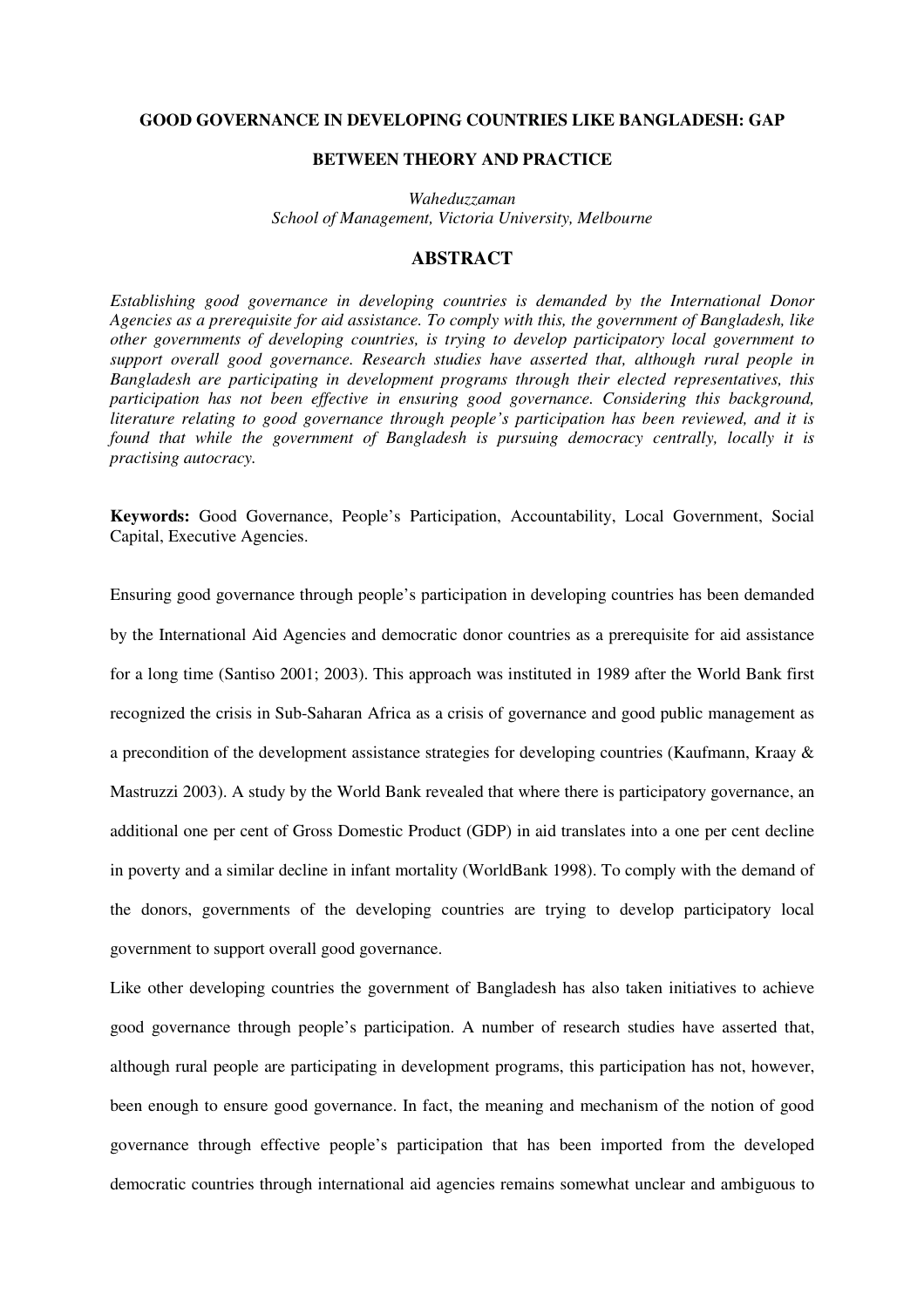the government of Bangladesh. Nevertheless, both the donors and the government need a clear conception of the existing level of participation, determining the present quality of governance, thereby enabling the government to set a target for achieving good governance.

Considering this background, literature relating to good governance through people's participation has been reviewed to establish a relationship between people's participation and good governance. The dynamics of people's participation in Bangladesh's local government bodies is also reviewed to investigate the reality of this participation. This finding will help both the donors and governments of developing countries like Bangladesh to explore the present position of governance in their countries, and to identify possible ways for attaining good governance through effective and meaningful people's participation.

### **QUEST FOR GOOD GOVERNANCE**

Attaching conditions during the disbursing of aid by the International Donor Agencies (IDA), particularly by the World Bank (WB) and the International Monetary Fund (IMF), is a long time practice in relation to developing countries. At the beginning of 1980s, the IDA significantly tightened its policy lines by imposing the condition of public sector reforms as a core element of its aid strategy. To this end they started the Structural Adjustment Program (SAP) across the developing countries to eradicate poverty through maximum outcomes from development assistance (Villanger & Jerve 2003). The main aim of the SAP was reforms, decentralization and deregulation of government policies and policy-making processes for maximising the usage of aid. However, after pursuing two decades of reforms, it has been recognised, even by the World Bank, that SAP neither alleviates poverty nor even assures sustainable growth in the least developed countries (Sobhan 2002). In the period of SAP (1980-88), East Asia sustained annual growth in per capita GDP of 7 percent while sub-Saharan Africa and Latin America respectively experienced a decline of 2.4 and 0.7 percent (Squire 1991). Following the failure of SAP, 'good governance' has become a popular word used by donors in development discourses as they have recognised good management is essential for good economic growth. From 1989, the international aid agencies and donor countries sought good governance through people's participation as an aid strategy. Mr. Kofi Annan, the then Secretary General of the United Nations, declared that 'good governance is vital for the protection of the rights of citizens and the advancement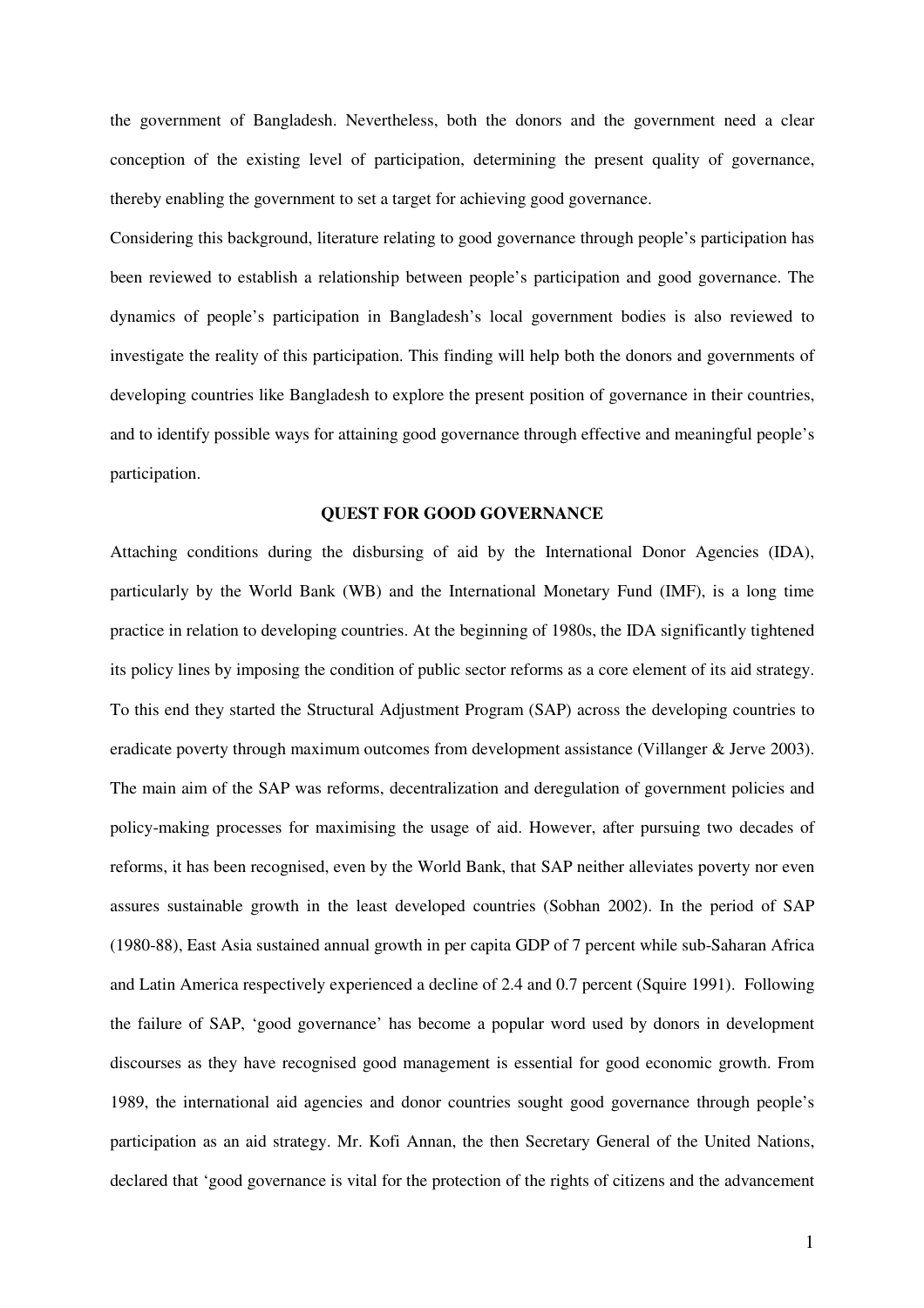of economic and social development' (Kim et al. 2005, p. 647). A research conducted by the World Bank has reported that a one standard deviation increase of people's participation in governance causes a 2½ fold increase in per capita income, a 4 fold decrease in infant mortality and a 15 to 25 percent increase in literacy (Kaufmann, Kraay & Lobaton 1999).

In Bangladesh, IDAs have been working for more than a decade to establish good governance in the country. The most important of their initiatives include the preparation of the Poverty Reduction Strategy Paper, achieving Millennium Development Goals, and participatory budgeting at the local levels. Through these initiatives the IDAs are trying to introduce more transparent and accountable government with greater people's participation in development programs.

# **Contextualising Good Governance**

Different scholars and international agencies define the term 'good governance' in different ways. Some social scientists define it in a very simple way, as the level of goodness (Besancon 2003) or quality (Hye 2000) of government. It is also defined as 'good management', which underpins good performance, good stewardship of public money, good public engagement and, ultimately, good outcomes (Langlands 2004).

In contrast, International Donor Agencies like the World Bank, the United Nations Development Program (UNDP), and the Asian Development Bank (ADB) use a normative approach to describe good governance, focusing on management factors to promote economic issues. These agencies have identified a number of basic components for good governance. Amongst these components four are common and universally recognised. These are: accountability, participation, predictability, and



Figure-1: A diagram of good governance

transparency. **Accountability** refers to the imperative to make public officials answerable for government behaviour as well as responsive to the entity from which they derive their authority. The principle of **participation** derives from the recognition that people are at the heart of development.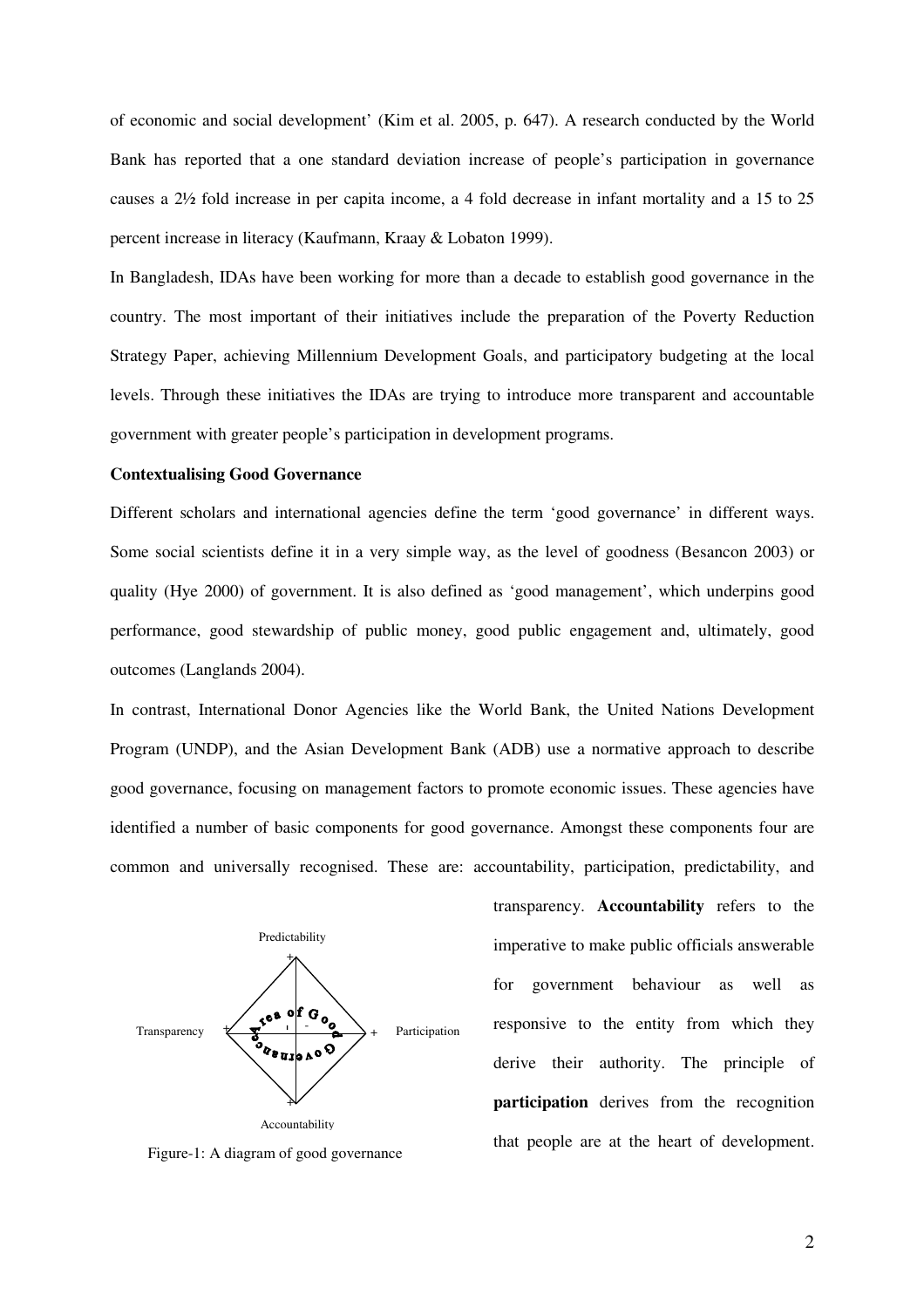People need to have access to the institutions that promote it. **Predictability** refers to (i) the existence of laws, regulations, and policies to regulate society and (ii) their fair and consistent application. **Transparency** refers to making information available to the general public and clarity about government rules, regulations and decisions (Gurung 2000). Indeed, participation, legitimacy, accountability and transparency are considered major factors in ensuring good governance (ODA 1993). These four elements of good governance are considered as 'Four Pillars, which are universally applicable regardless of the economic orientation, strategic priorities on policy choices of the government' (Rahman 2006, p. 54).

# **Contextualising People's Participation**

Participation is, as the World Bank (1996) defines, a process through which people influence and share control over development initiatives. Though participation sometimes causes delays in the decision-making (Innes & Booher 2004) or increases cost (Olson 1965) or brings conflict (Bureekul 2000), most critics describe it as essential to the sustainability of development programs (Carley 2006; Siroros 2002). Almost all social scientists have argued about the participation process as a social transformation mechanism, where the power of the implementing agency is transfered to the civil society. They further argued that people's participation is effective when people's empowerment reaches a position that enables cooperative and collective actions to be performed with the implementing agency, resulting in enhanced influence over decision-making, monitoring and evaluation processes (Brett 2003; Cooper, Bryer & Meek 2006).

Different social scientists have recommended different stages of people's participation process in local development programs. A metaphoric eight rung ladder of participation process has been developed by Arnstein (1971), which is: i) Manipulation, ii) Therapy, iii) Informing, iv) Consultation, v) Placation, vi) Partnership, vii) Delegated power and viii) Citizen control. In contrast, Wilcox (1994) and the International Association for Public Participation (IAP2 2003) proposed five stages of people's participation, which are: 1) Inform: one way communication, 2) Consult: two-way communication, 3) Involve: Deciding together, 4) Collaborate: Acting together, and 5) Empower: Supporting independent community interests. The stages 'involve' and 'collaboration' are symbiotic, together covering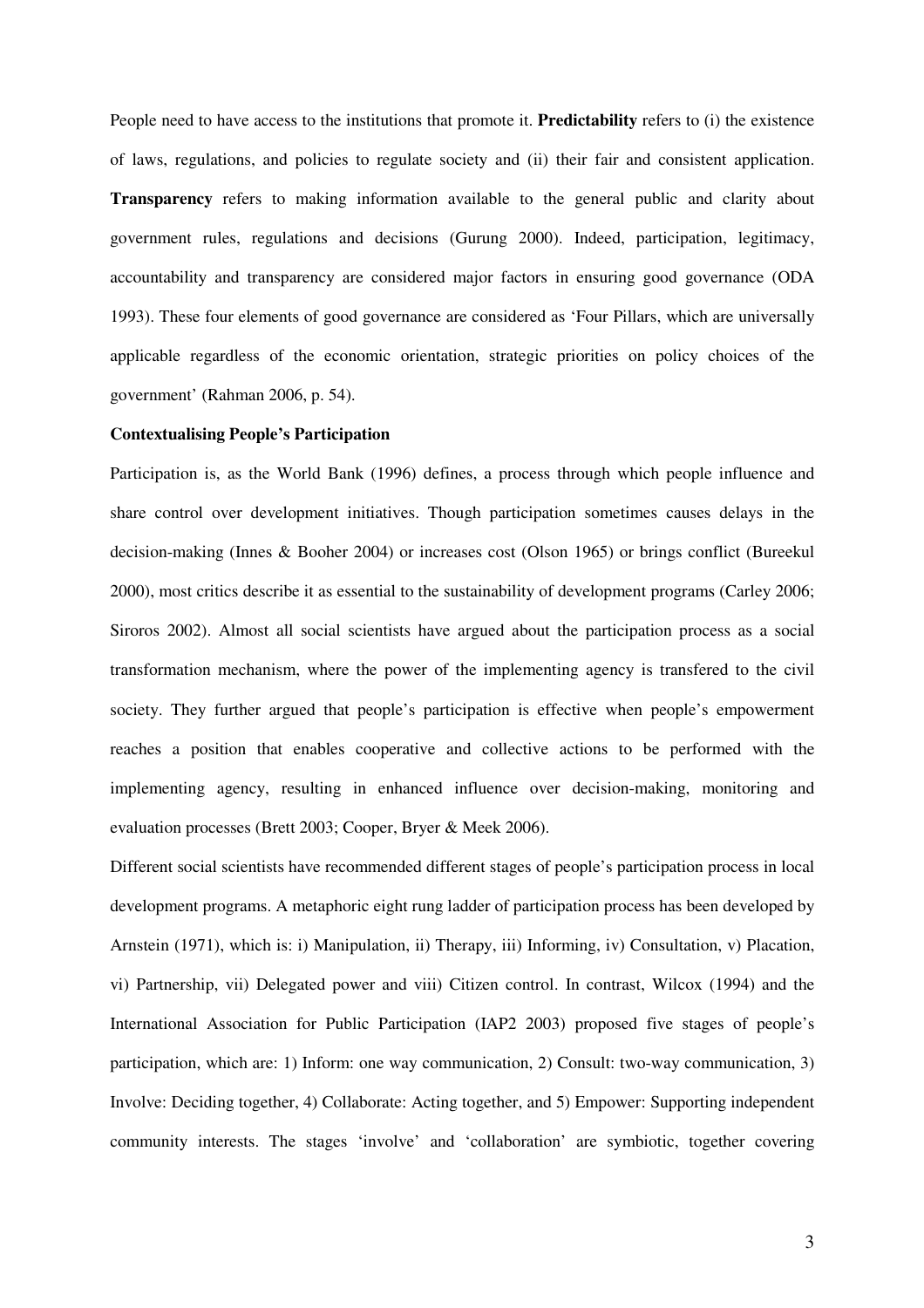people's participation as working jointly, so this study merges them, and identifies the four stages of participation as: 1) Inform, 2) Consult, 3) Involve and 4) Empower.

## **Relationship between People's Participation and Good Governance**

The four major elements of good governance - such as accountability, transparency, people's participation and predictability –conceptually, tend to be mutually supportive, but people's participation is the central element amongst these (Rahman 2005). More clearly, a people-participatory government ensures more transparent, accountable and predictable governance for its people. Manowong and Ogunlana, for example, argue that the concept of good governance, 'has to be not just pro-people or people-centred; it has to be owned by people'(2006, p. 345). This argument thus recognizes that the level of good governance increases through people's heightened participation in development programs. JICA (1995) reported that good governance is the foundation of participatory development inasmuch as it provides the government roles needed to encourage participation and create the environment in which people can participate effectively. Effective people's participation enhances the transparency of the development works, the accountability of the implementing authority, and compliance with the local laws, which consequently establish good governance. The above discussion thus indicates people's participation and good governance are inseparable.

On the basis of the people's participation stage, four models have been developed by researchers to describe qualities of governance. These are: 1) Managerial model –top down approach of implementation, marginal scope for people's participation; 2) Legislative model –decision making process initiated from the top to develop a common agenda through consulting the people; 3) Limited community participation model –engage community to open up the decision making process that finally generates harmony within the governing body and/ or within the community; and 4) Community empowerment model –bottom up approach that happens because of extensive community participation (Gibson, Lacy & Dougherty 2005). Reviewing these statements and models, an outline and diagram of models of governance can be drawn up, on the basis of people's participation. The four progressive stages of people's participation, namely: Inform stage, Consult stage, Involve stage and Empower stage, will be described along with the four models of governance, which are: Power model, Bureaucratic model, Political model and Empower model. These models have been developed on the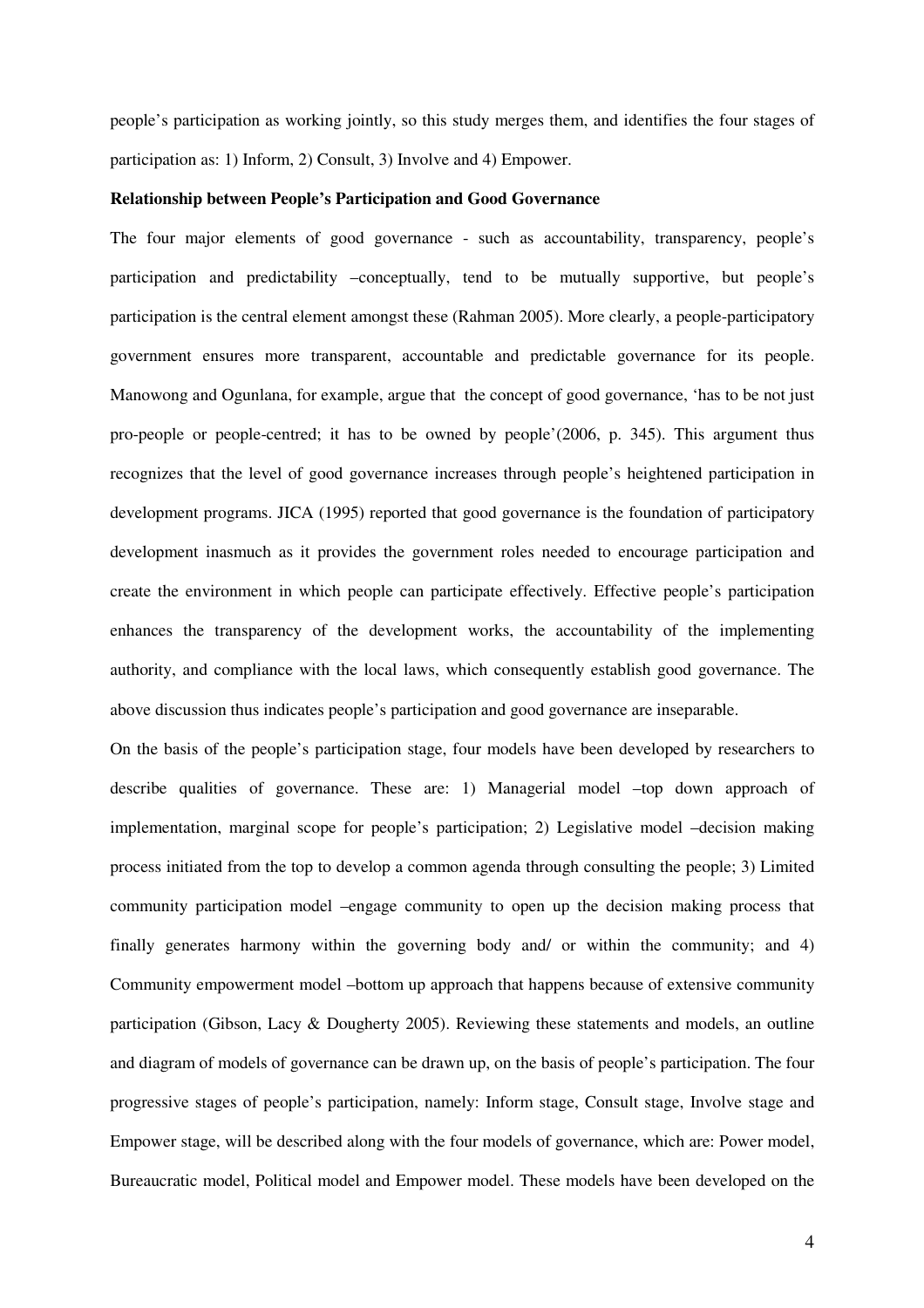basis of the different stages of people's participation in governing agencies, which can be shown along the following lines.



**Power Model:** This model evolves when people's participation remains at the beginning stage, that is,

Figure-2: Diagram of Power Model

at the information level. In this situation, decisions and resources come from the top and projects are implemented mostly by the bureaucrats of the local agency, following rigidly prescribed processes, where people are treated as passive recipients. Authorities usually use local representatives or a display board or snail mail to inform people about the

program. The total process of the program is not transparent, accountable or predictable.

**Bureaucratic Model:** This model develops when the people's participation level remains at the consultation stage. Governing agencies, in this model, consult with the people and use the resources of the people, but do not share with them the power to make decisions and/or policy. The participation is not enough to allow the people to know all about the resources, and that leaves scope for corruption in



Figure-3: Diagram of Bureaucratic Model

this model. A public meeting is usually conducted for consultation. People are treated as customers or clients by the authority as they do not share the whole process of development implementation. The process of the program, in this model, is less transparent and less predictable. This is despite the governing agency remaining accountable to the higher authority though not to the people.

**Political Model:** This model evolves when the participation level reaches the stage of involvement. In this model, the governing agency shares the knowledge, resources and authority with the local people in order to make decisions to implement the project. Moreover, in this model, people and agency jointly form a kind of coalition where both sides share histories, rituals, values and other common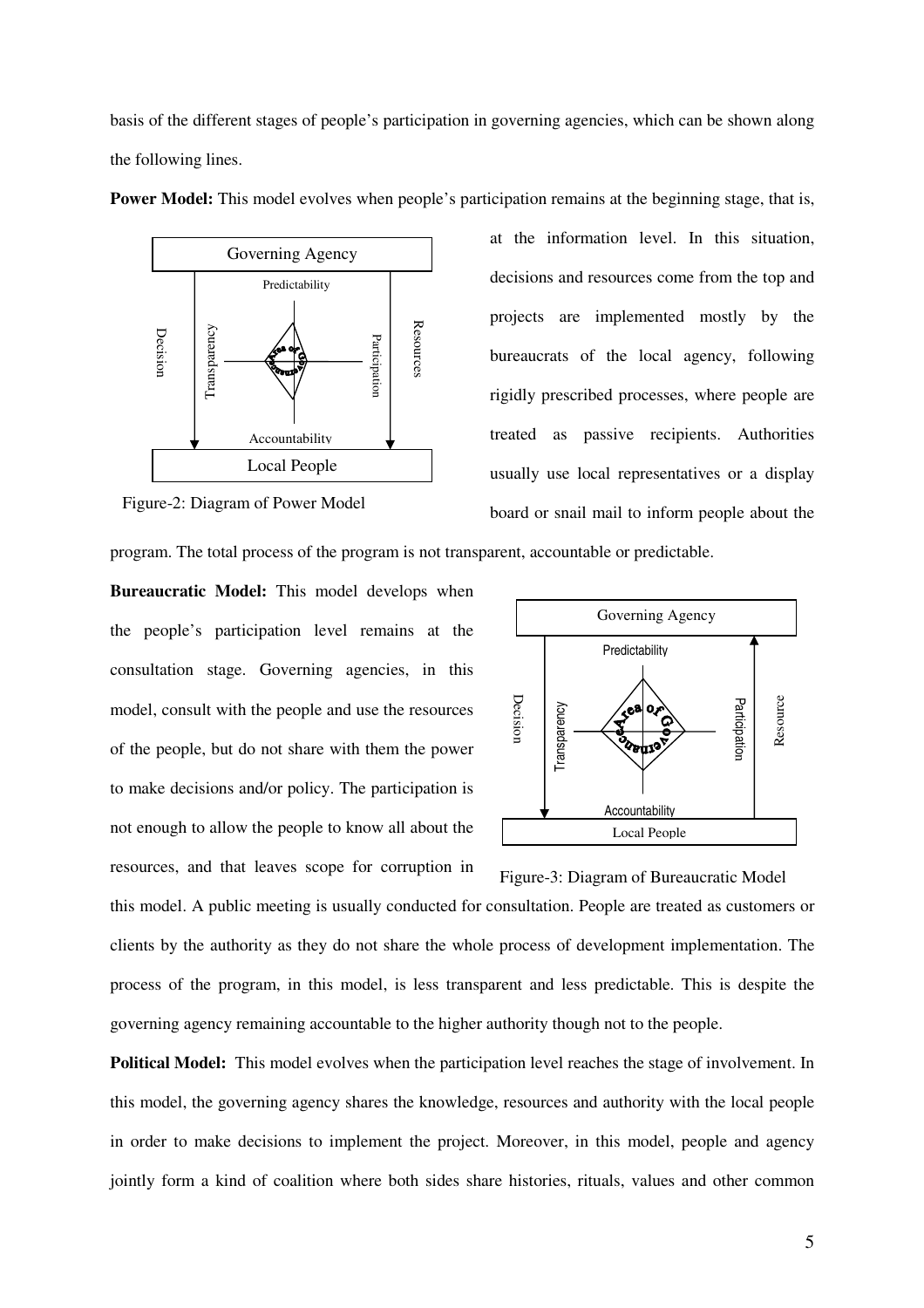

interests, and establish a more cooperative network to develop any program. But, people can be engaged with the development programs fractionally, and that can lead to evolve conflicts. People are treated as partners, players or as contingent in this model, but the building of trust between the agency and the local people may remain weak because of the segmented network that has evolved.

Predictability, transparency, and accountability are high in this model, as far as some people are concerned, but not for the community as a whole. Figure-4: Diagram of Political Model

**Democratic Model:** This model emerges gradually as people's participation attains the stage of empowerment. This model allows developing a partnership with people, delegating authority to make decisions and implementing programs with the sharing of local knowledge, resources and values. This



model allows participatory planning and strategic decision making, which facilitate the development of a common vision, articulation of needs, effective, efficient and transparent management that facilitate a joint working environment. Transparency, accountability and predictability are fairly high in this model. Finally, this is the most rational model when people are considered as stewards or navigators.

Figure-5: Diagram of Democratic Model

But, authorities need to be flexible and open to encourage the development of this model.

As today's agencies in developed economies are following the consulting or involving stages of participation (Shand and Arnberg 1996), this means that they are following a bureaucratic or political model of governance. The democratic model in this milieu is difficult but not impossible to achieve if this trend can be sustained. The only important issue for the democratic governments and agencies is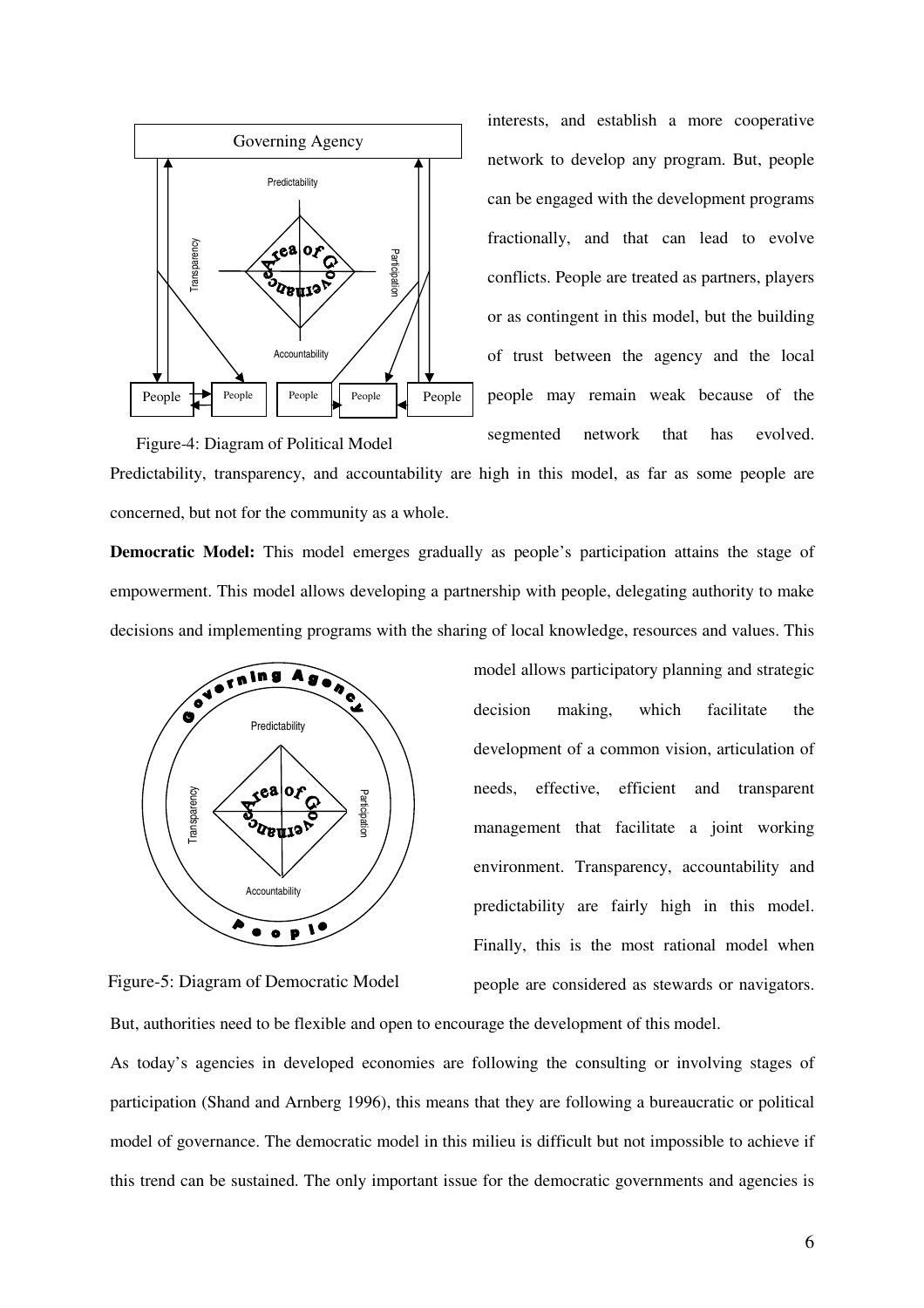that they should look after the practice of democracy in development implementation at rural level. But this is what is barely happening in most developing economies, because practically, 'a wide gulf exists between the expectations associated with democratic theory and the practice of democracy in community governance' (Gibson, Lacy and Dougherty 2005, p.1).

The above diagrams thus illustrate that good governance can be achieved through continuous endeavour to empower the people i.e. effective people's participation. Here, the word 'effective' refers to instances when people's participation makes a difference within the decision making processes or policy outcomes of government (Cole & Caputo 1984). 'Effective participation' is, as the World Bank (1996) defined, a process through which people influence and share control over development initiatives.

# **PEOPLE'S PARTICIPATION CONTEXT IN BANGLADESH**

The people's participation in local development works remains deeply rooted in the dynamics of the evolution of local government bodies in the region. The indigenous writings in this region, dating from approximately 1200 BC, mentioned some forms of village self-governance, which were termed 'village republics' by Sir Charles Metcalfe (Siddiqui 2005, p. 29). Though these institutions were autonomous and self sufficient in the mobilization of resources, there is not enough information on whether these village institutions acted like local government, and whether the common people had access to participation in the decision making process (Khanna 1977; Siddiqui 2005, p. 30).

In contrast, as Maity and Basham (1957) have mentioned, the first local government bodies were formed by the Gupta ruler (roughly AD 320-550) by forming a committee of leading local citizens (the Panchayet) and by appointing a land recorder and a revenue collector in village areas. Local people could discuss their affairs with the central employees during this time, hence these village Panchayets are regarded as 'if not democratic, at least established in some degree the principle of government by discussion'(Maity & Basham 1957, p. 98). This form of Panchayet existed for a long time (500-1525 AD) till the Mughals (1526-1761) appointed Kotwal (CEO) and Kazi (Judicial officer) in addition to the previous two land and revenue officials. Thus, the Mughal, by strengthening their law and order and revenue administration through centrally appointed employees, gradually weakened the local selfgovernment system in the Bengal (Siddiqui 2005, p. 37).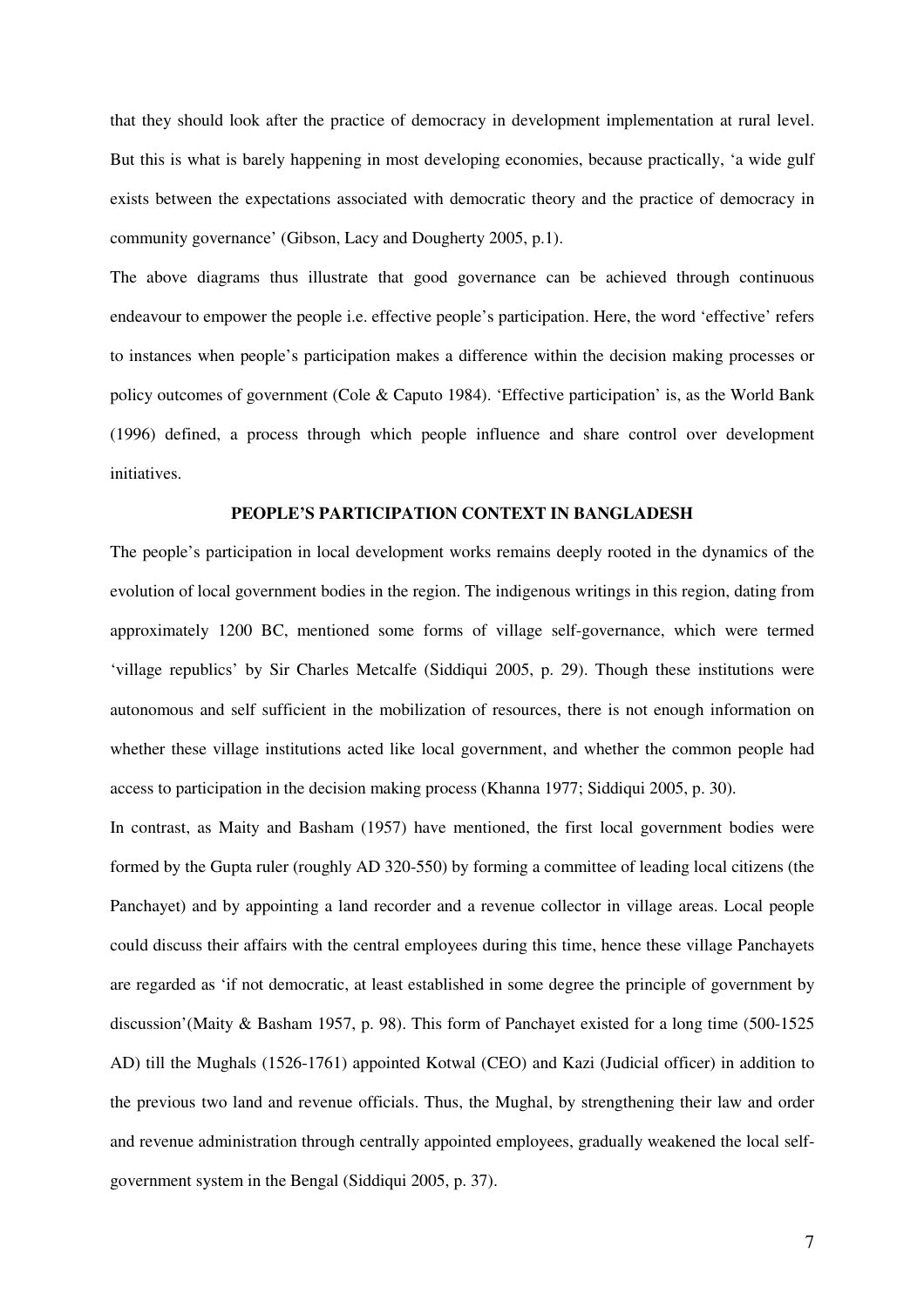During almost two hundred years of British rule (1761-1947) over the Bengal region, a number of experiments were conducted with the local government institutions and their activities with local communities. The first attempt to involve local people in a local government body was through the Village Choukidery Act in 1870. Through this act five selected local people who were nominated by the District Magistrate formed a Village Panchayet to appoint Choukider (village police) for the maintenance of local law and order.

A major attempt to ensure people's participation in local government bodies was initiated through the Bengal Local Self-Government Act of 1885. This Act provided a three-tier system of local bodies including an elected Union Committee for each Union (cluster of villages) at the remote level. This Act initiated the election as a mode of choosing one's representative at the local level, though these representatives were subject to approval by the District Magistrate.

The Bengal Village Self-Government Act of 1919 was another major step in this area. A two tier system replaced the three tier local government system that existed, retaining the District Board and establishing a Union Board at the Union level. This system continued until India and Pakistan gained independence in 1947 (Sarker 2006).

Though these Acts were called Self-government, these bodies were not, nevertheless, self governed. They were controlled by the central government. Even the elected members were subject to the approval of the central government. So these governing bodies did not allow any scope for the engagement of the local people; rather, people were treated as the customer. Through these processes the government created an elite class at the local level e.g. president and vice president of the Union Board, and used them to collect taxes, and realigned them towards government ruling policies (Siddiqui 2005). The real purpose behind the introduction of local bodies was, perhaps, seeking supports from the natives at the local level while denying their participation at the central level (Morshed 1989).

During the Pakistan period (1947-1970), the Basic Democracy Order-1959 promulgated four tiers of local government system all over the country. In rural areas they formed the Union Council and the Thana (sub-district) Council. All Member of Union Councils and 50 percent of the members of the Thana Councils were people's representatives who were elected by the local people. But the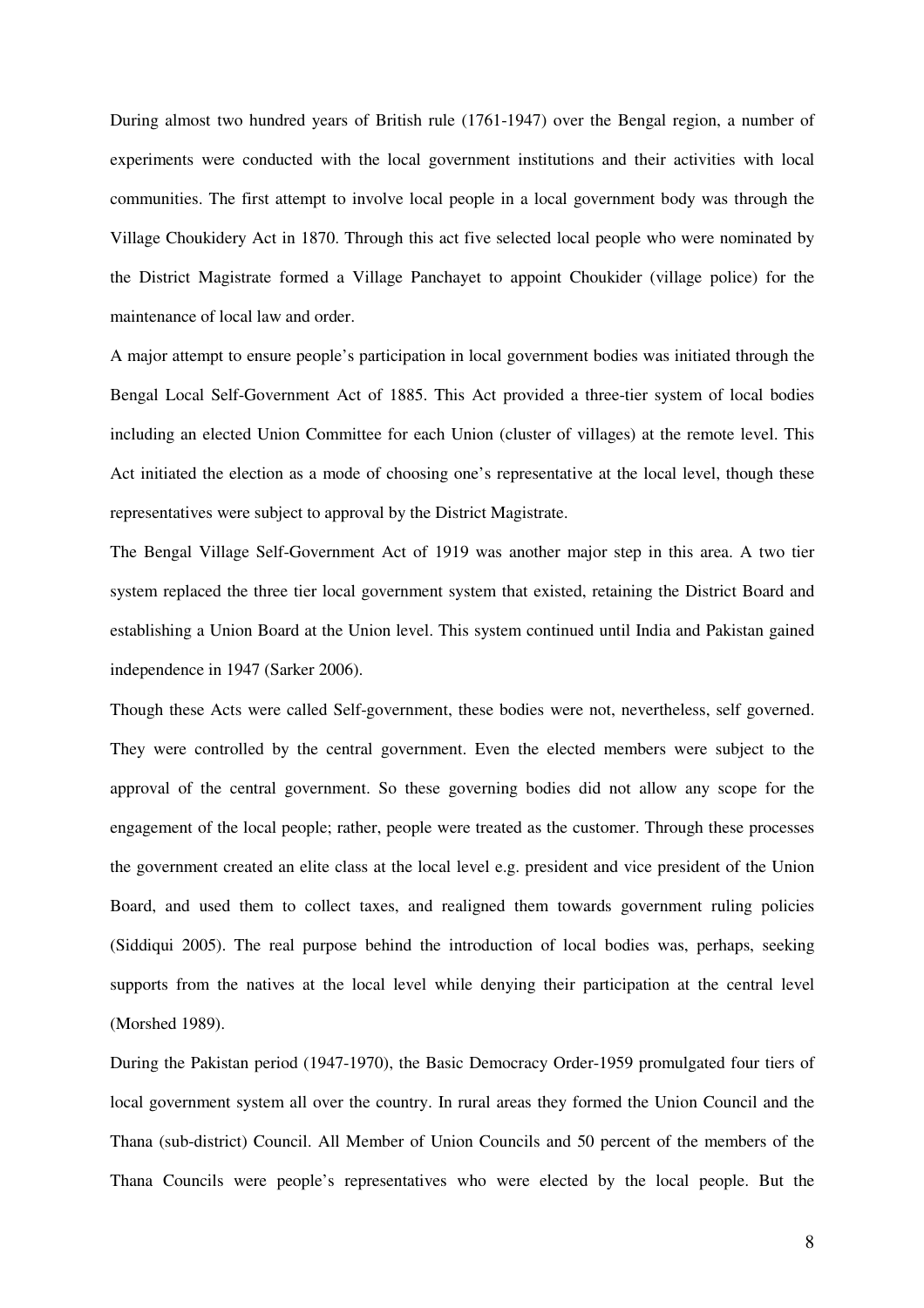controlling authority of these councils was in the hands of bureaucrats as the elected local representatives could be removed from their position by the local government officials because of any misconduct in the discharge of their duties. So, rather than serving the people, these people's representatives served the government officials (Sarker 2006).

The constitution for newly independent Bangladesh, in 1971, kept provisions for promulgated representative bodies at all levels of local government. In compliance with this constitutional provision, different governments introduced different types of local government bodies (see the Figure-6). These reforms started with the President's order number 7 of 1972. Through this order the name of Union Councils and Thana councils changed, but no significant change in the people's participation process happened.



Figure-6: Structure of Local Government Bodies in Bangladesh (BBS 2007; Commonwealth Local Government Forum 2007).

With the change of the government in 1976, the then military ruler changed the local government system notably by promulgating the Local Government Ordinance of 1976. This Ordinance introduced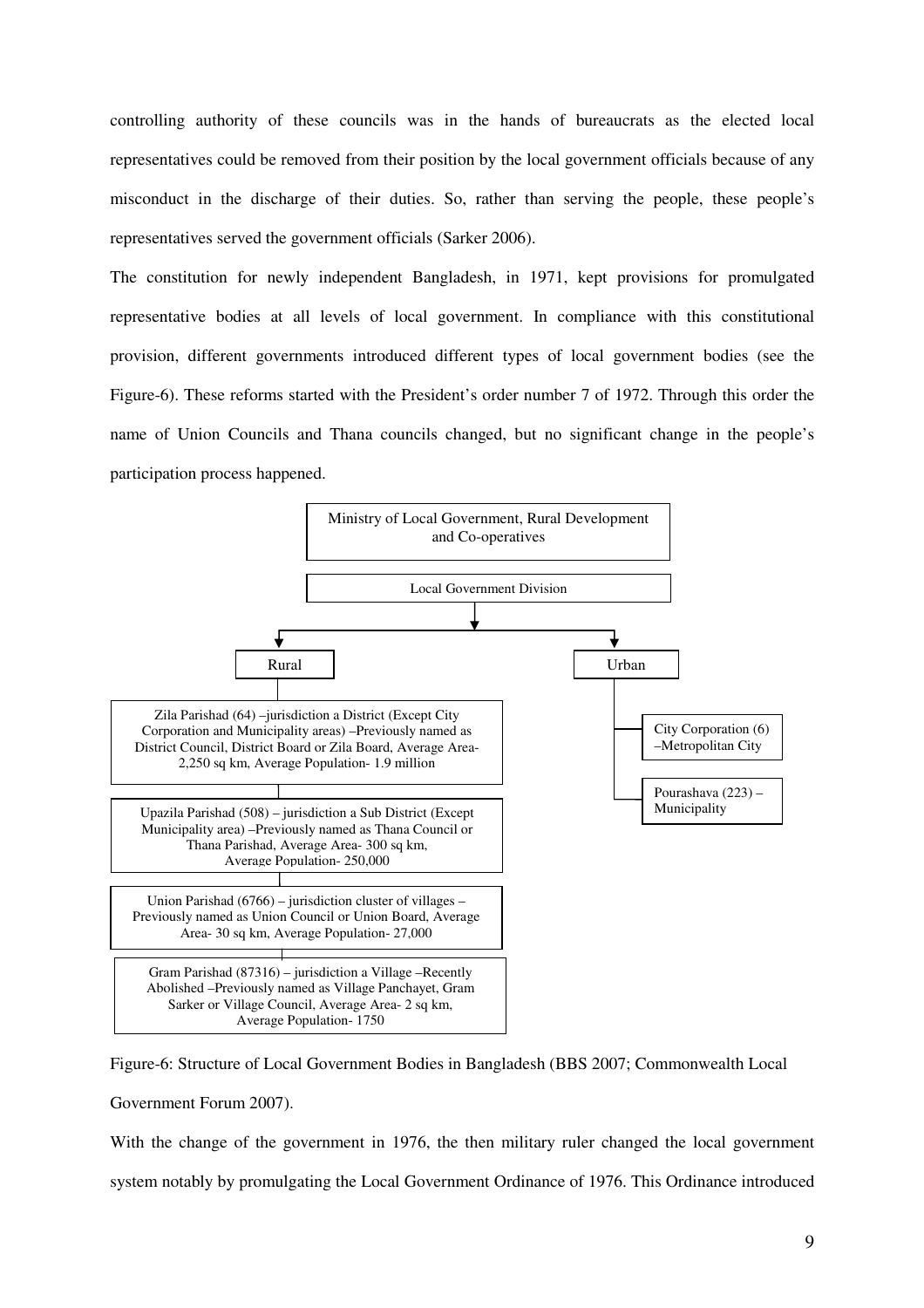three tiers of local government bodies: namely the Zila Parishad at District level, the Thana Parishad at Thana level, and the Union Parishad at Union level. One chairman and nine members were to be elected by the local people for the Union Parishad. Two nominated women and two peasant members who were also to be included in the committee were selected by the bureaucrats of the central government. However, the elected chairmen were still accountable to the local bureaucrat, as the dismissal power of the Chairman for any misconduct was under the control of the government. Moreover, local bureaucrats were always appointed as Chairman of the Thana Parishad. So these people's representatives truly represented the government instead of representing local people.

In 1982, another military ruler reined over the government and changed the local government system through another Ordinance. The Local Government (Thana Parishad and Thana Administration Reorganization) Ordinance, 1982 was a milestone in the local government system in the country. Through this Ordinance, Thanas were upgraded to Upazilas and the Thana Parishad to Upazila Parishad. The most important change was that the Chairman of the Upazila Parishad was an elected person and local officials were transferred to the Parishad, and acted as non-voting (without voting rights) members of the Parishad. All development programs at Upazila level were also transferred to the Parishad. Though the Upazila system was constituted as a true democratic local government body, most social researchers considered it as a mechanism for decentralizing corruption and they concluded that it failed to involve local people in development programs (Sarker 2006, p. 1294; Siddiqui 2005, p. 95).

A democratically elected government in 1991 restructured the local government bodies again. The Upazila Parishads were abolished by promulgating the Local Government (Upazila Parishad and Upazila Administration Reorganization) Ordinance. In 1992, the Local Government Structure Review Commission recommended two tiers of local government body, namely Union Parishad and Zila Parishad (Siddiqui 2005, p. 100). The Thana Development Coordination Committee (TDCC) replaced the Upazila Parishad, where UP chairmen of the Upazila jurisdiction held the Chairmanship by rotation. Moreover, the local Parliament Member was appointed as the Adviser of the TDCC, which unexpectedly degraded the authority of local people's representatives. Thus local government bodies again came under the control of the legislative/ central government. Sarker mentioned that 'TTDC had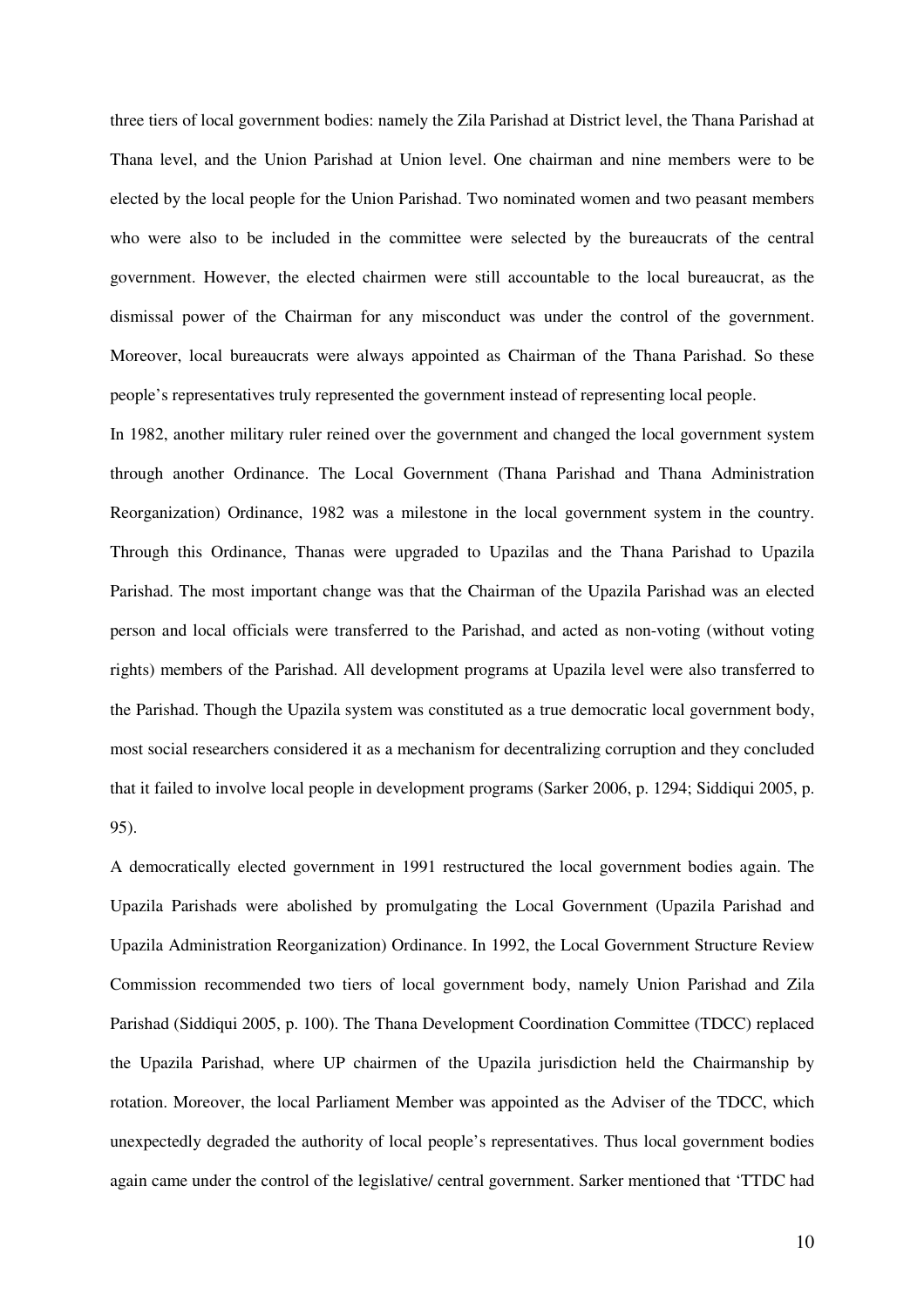little decision making power, virtually no popular participation, and represented central-local relations back to bureaucratic control' (Sarker 2006, p. 1295).

In 1997, with the change of another democratically elected government, a Local Government Commission recommended establishing a four-tier local government institution at the village, Union, Upazila and Zila levels without mentioning any changes in people's participation. In 2001, a review committee of the Local Government System also recommended a four-tier local government system, which consequently introduced the Gram Sarker Act-2003. Through this Act a non-elected body was introduced at village level to organise participatory planning and support the activities of the central government. However, on the basis of the recommendation (placed on 13 November 2007) of the committee on 'Accelerating and Strengthening Local Government Institutions', the government abolished Gram Sarker at village level and went back to three tier local government bodies, each at District, Upazila and Union level. These committees mainly focused on the organizational structure, source of revenue earning, autonomy of local government, empowerment of women, setting criteria for candidate for election, etc. These committees also suggested forming an independent Local Government Commission to remove the local government bodies from the vicious grip of the central government.

The above study thus shows that from the beginning the local government bodies in Bangladesh experienced significant changes in their structure and in functions, but no significant change in terms of involving people. While these changes were regarded as the instrumental change of local government bodies, in no way did they bring any normative/intrinsic change in their function. Particularly, after the independence in 1971, with the change of government, just like in 1976, in 1982, in 1991, and in 2001, there were changes in local government structures. These changes, however, never facilitated the local community to make their own decisions and engage themselves in their own programs. Moreover, because of government mechanisms, people's representatives also never worked for the people. Rather the central government, retaining a great measure of controlling the people's representatives, took on the function of local government and kept the local people apart from this for their own interests (Subramaniam 1990). The only remarkable development of local governance was Upazila Parishad during 1986-1991, but in the absence of mechanisms and laws of compulsory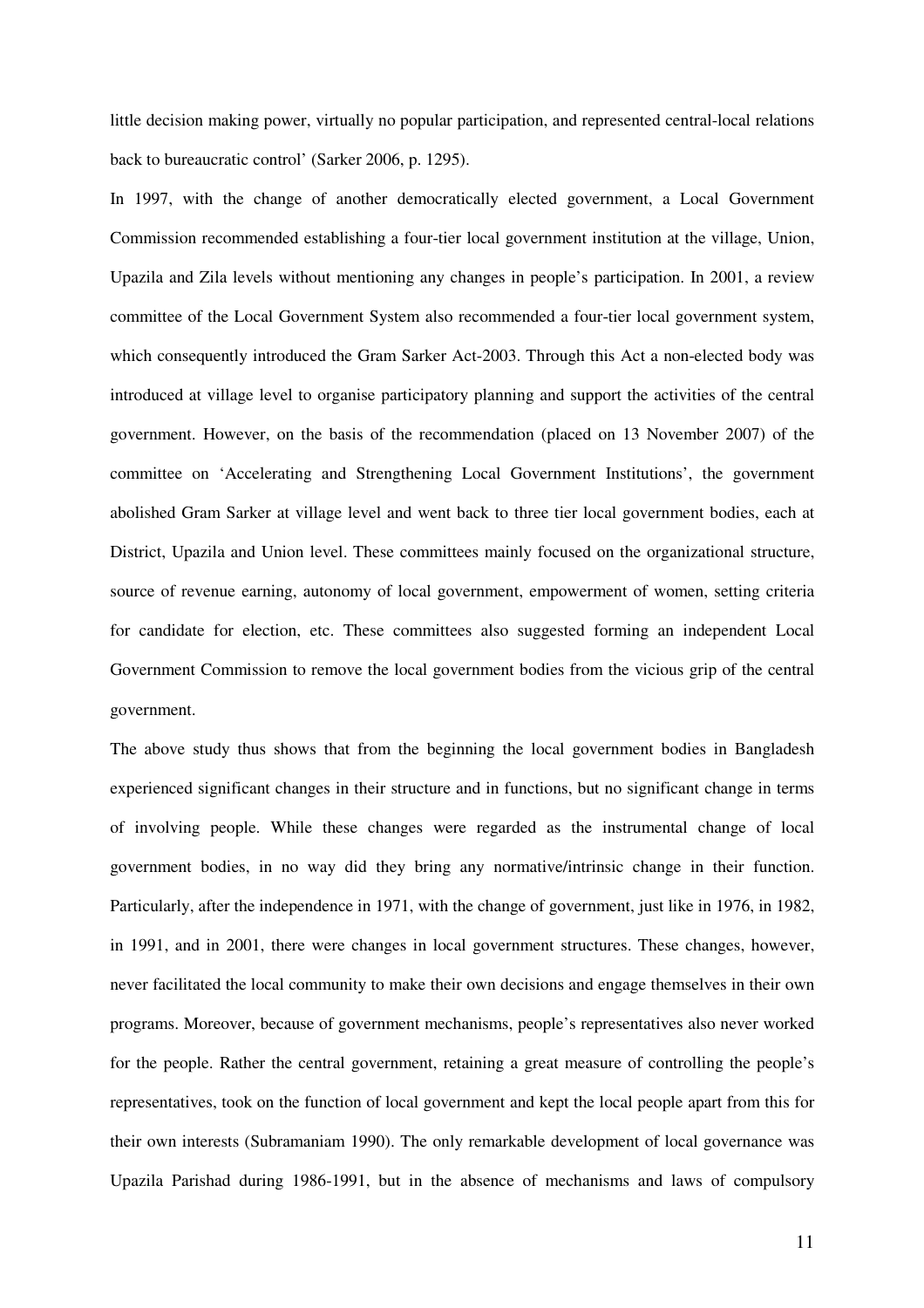people's participation, these institutions and their elected heads and members were considered as corrupted and anti-people minded. Even the ongoing review committee supported by IDAs, while it intends to make a Local Government body accountable to the local people or bottom tier, is championing (because of misconception) these local government bodies becoming accountable to the Commission or top tier.

#### **Quality of governance in rural Bangladesh**

From the above review it is clear that the rural people of Bangladesh remain in the information stage: that is, the country has been practicing the Power Model of governance at local level for a long time. This finding is consistent with the observation of many international development agencies and researchers that there is little scope for the people to be effectively engaged in the affairs of local government in Bangladesh (WorldBank 1996). The UNDP (UNDP 2002) pointed out that public participation in development activities is far from being an efficient tool of governance in Bangladesh. Nonetheless, the currently introduced participatory- budgeting program by the World Bank has also been controversial. Where approximately eighty percent of the populace at village level are illiterate, how much they understand about the budgetary calculation and how they establish their voice for making decisions is a great question. All these efforts by the donors or government can be considered as just an information process to the people at rural level.

The IDAs envisage that practicing democracy at central level would naturally lead to the gradual emergence of democratic institutions all over the country, but there is no sign of democratic local governance in Bangladesh despite the fact that centrally it has been practicing democracy for a long time. In fact, local communities in most of the developing democratic countries participate in electing their representatives through a democratic election that is the sole and final practice of democracy at local level. This situation can be compared with the governance status of some other developing countries all around the world. A paper reviewing the literature shows that some of the local government bodies in countries like Bolivia, India and Nigeria are informing local people in perpetuation of good governance. In contrast, some of the local government bodies in places like in Indonesia, Uganda, Thailand and Kenya are consulting with local people to obtain good governance (Waheduzzaman 2008).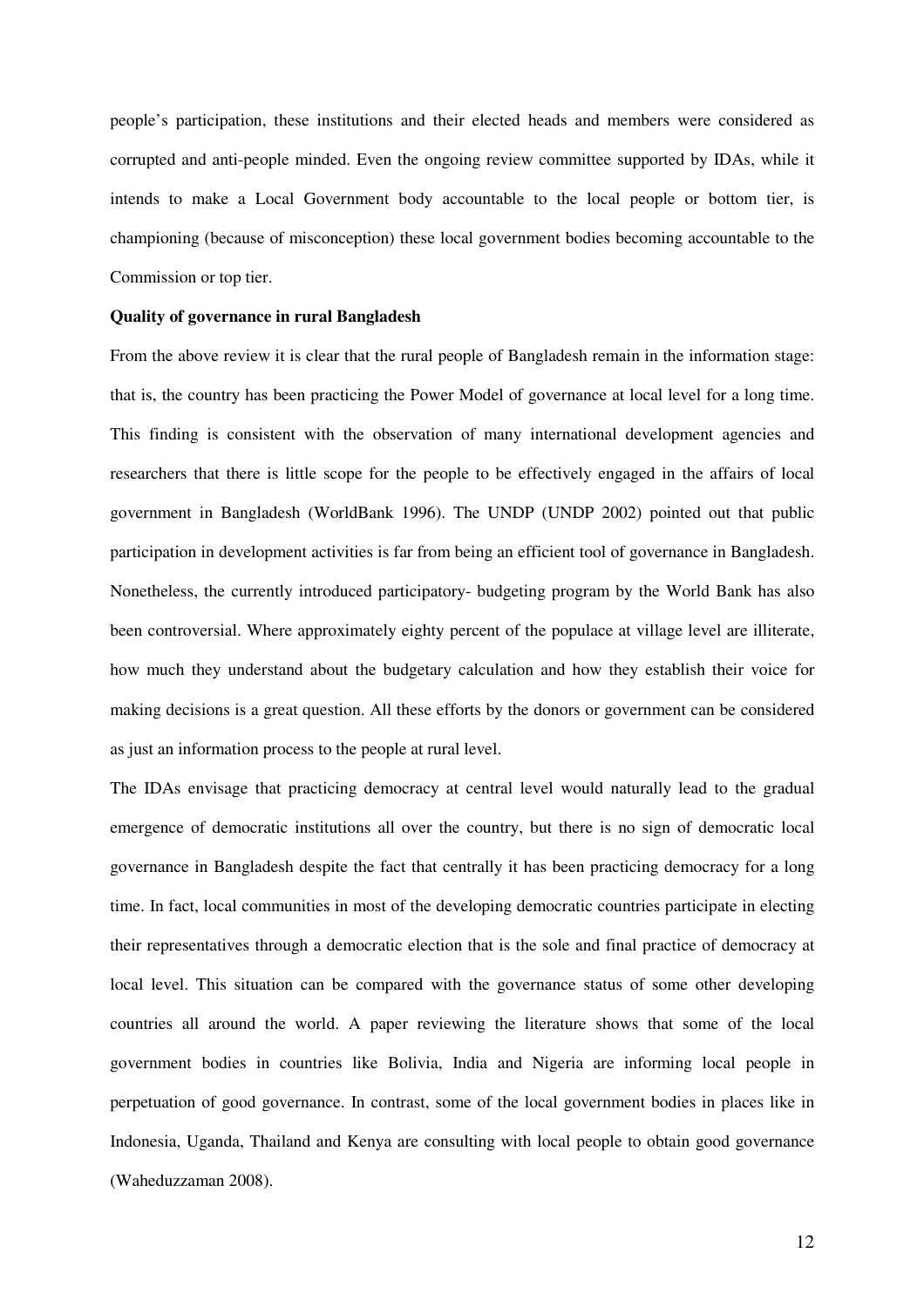However as former Chief Economist of the World Bank and Nobel laureate Joseph Stiglitz has suggested, 'participation does not refer simply to voting … [but] requires that individuals have a voice in the decisions that affect them (Pruitt & Thomas 2007, p. 13). By itself, the information or consulting approach to engaging the local people is not enough to establish their voice, especially where people are mostly illiterate and less aware about their rights as citizen. Entirely transparent, accountable and predictable governance, that is, good governance, can only be achieved through more involvement and empowerment of the local people, particularly where people are more illiterate and blurred about their citizenship rights. The figures (figures 2-5) that are developed through the literature review can be used as a tool to identify the present position of governance at the present stage of participation, which will provide a clear indication about the next step in achieving good governance.

### **CONCLUSION**

Developed countries and donor agencies are playing a central role as advocates of good governance. In order to receive aid assistance, developing countries are required to comply with donor requirements with respect to good governance. To comply with this, different developing democratic countries are trying to establish good governance through people's participation, but still, after almost two decades of effort, developing countries remain at the early stage of the participation process, that is, not truly involving local people with local government functions. In Bangladesh, since 1885, local people have been participating in the local government bodies through their representatives. But these representatives, because of structural and functional mechanisms, except during election periods, do not involve people with the local government's functions. Most of the times elected leaders and local bureaucrats only inform local people about local development programs. Even the donor agencies are practicing and nurturing the information process at the expense of engaging the people in rural Bangladesh. While representative-participation and hearing people is effective for western society – where people are educated and highly aware about their citizen rights – this is not suitable for a poor socio-economic society like Bangladesh. This study reveals that Bangladesh local government, as it remains at the information stage in terms of people's participation, is thus, practicing the Power Model of governance instead of the Democratic Model of governance. While Bangladesh and other democratic developing countries are practicing democracy centrally, at the local level they are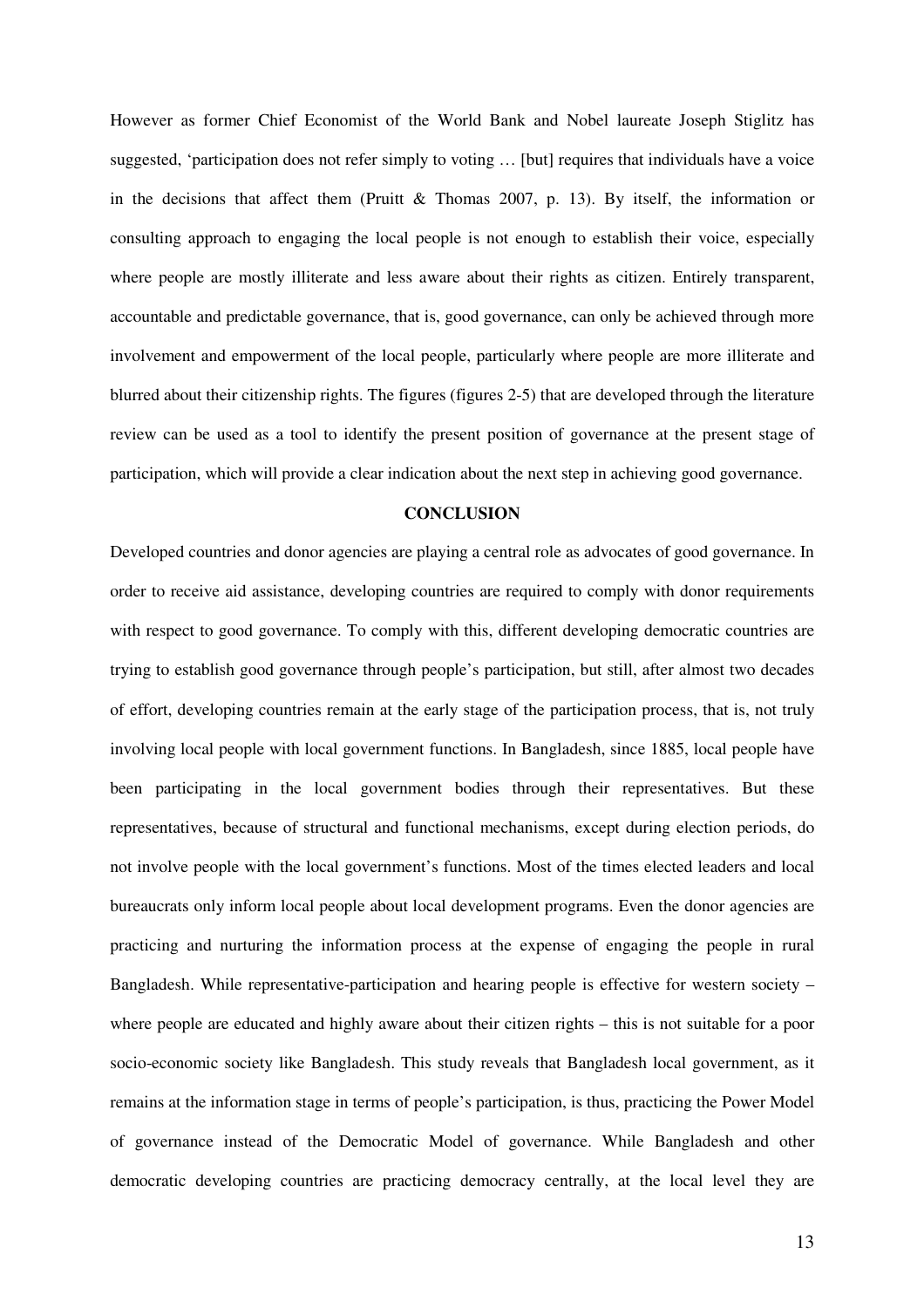practising a kind of autocratic government. This is undoubtedly a paradox. Empowering the local

people is the only way to ensure effective participation for good governance and to end the paradox.

#### **REFERENCES**

- Arnstein, SR 1971, 'A ladder of citizen participation in the USA', *journal of the town planning institute*, vol. 57, no. 4, pp. 176-82.
- BBo Statistics 2007, *Satistical Yearbook of Bangladesh 2006*, BBS, Ministry of Planning, Governmnet of the People's Republic of Bangladesh.
- Besancon, M 2003, *Good Governance Ranking: the art of Measurements* World Bank, WPF Reports, no 36.
- Brett, EA 2003, 'Participation and accountability in development management', *Journal of Development Studies*, vol. 40, no. 2, pp. 1-29.
- Bureekul, T 2000, ' Public participation in environmental management in Thailand', paper presented to The ASIA Pacific Governance 2000 Conference, Brisbane.
- Carley, M 2006, 'Partnership and statutory local governance in a devolved Scotland', *International Journal of Public Sector Management*, vol. 19, no. 3, pp. 250-60.
- Cole, RL & Caputo, DA 1984, 'The public hearing as an effective citizen participation mechanism: A case study of the general revenue sharing program', *The American Political Science Review*, vol. 78, no. 2, pp. 404-16.
- Commonwealth Local Government Forum 2007, 'The Local Government System In Bangladesh', viewed 9 September 2008, [<http://www.clgf.org.uk/userfile/clgf/file/countries/Bangladesh.pdf>.](http://www.clgf.org.uk/userfile/clgf/file/countries/Bangladesh.pdf>)
- Cooper, TL, Bryer, TA & Meek, JW 2006, 'Citizen-Centered Collaborative Public Management', *Public Administration Review*, no. Special Issue, pp. 76-88.
- Gibson, PD, Lacy, DP & Dougherty, MJ 2005, 'Improving performance and accountability in local government with citizen participation,' *The Innovation Journal: The Public Sector Innovation Journal*, vol. 10, no. 1, pp. 1-12.
- Gurung, SM 2000, 'Good governance, participation, gender and disadvantaged groups', viewed 05 April 2007, <<http://www.nssd.net/pdf/nep03.pdf>>.
- Hye, HA 2000, 'Good Governance: A Social Contract for the New Millennium', in HA Hye (ed.), *Governance-South Asian Perspectives*, The University Press Limited, Dhaka.
- IAP2 2003, 'Core values for the practice of public participation', *Foundations of Public Participation*, viewed 29April 2007, DOI International Association for public participation, <[www.iap2.org/corevalues/index.shtml>.](http://www.iap2.org/corevalues/index.shtml>)
- Innes, JE & Booher, DE 2004, 'Reframing public participation: Strategies for the 21st century', *Planning, Theory & Practice*, vol. 5, no. 4, pp. 419-36.
- JICA 1995, 'Participatory development and good governance report of the Aid Study Committee', *Study Reports*, viewed 25 August 2007,

<[http://www.jica.go.jp/english/resources/publications/study/topical/part/part\\_03.html>.](http://www.jica.go.jp/english/resources/publications/study/topical/part/part_03.html>)

- Kaufmann, D, Kraay, A & Lobaton, P 1999, *Governance Matters,* , World Bank, Washington D.C. Kaufmann, D, Kraay, A & Mastruzzi, M 2003, *Governance Matters III: Governance Indicators for 1996-2002*,
- World Bank, Washington D.C.
- Khanna, RL 1977, *Panchayeti Raj in India*, English Book Depot, Ambala, India.
- Kim, PS, Halligan, J, Cho, N, Oh, CH & Eikenberry, AM 2005, 'Forward Participatory and Transparent Governance: Report on the Sixth Global Forum on Reinventing Government', *Public Administration Review*, vol. 65, no. 6, pp. 646-54.
- Langlands, A 2004, 'The Good Governance Standards for Public Services', *Office for Public Management Ltd*, viewed 04 June 2007, [<http://www.opm.co.uk/icggps/download\\_upload/Standard.pdf>.](http://www.opm.co.uk/icggps/download_upload/Standard.pdf>)
- Maity, SK & Basham, AL 1957, 'Land Measurement in Gupta India ', *Journal of the Economic and Social History of the Orient*, vol. 1, no. 1, pp. 98-107.
- Manowong, E & Ogunlana, SO 2006, 'Public participation in environmental management in Thailand', *Engineering, Construction and Architectural Management*, vol. 13, no. 4, pp. 343-63.
- Morshed, MMR 1989, 'An Approach to Upazila Plan in Bangladesh ', *The Local Government, NILG*, vol. 14, no. 1.
- ODA(OfficeoftheDevelopmentAssistance) 1993, *Taking account of good government*, ODA, London.
- Olson, M 1965, *The Logic of Collective Action: Public goods and the Theory of Groups*, Harvard University Press, Cambridge.